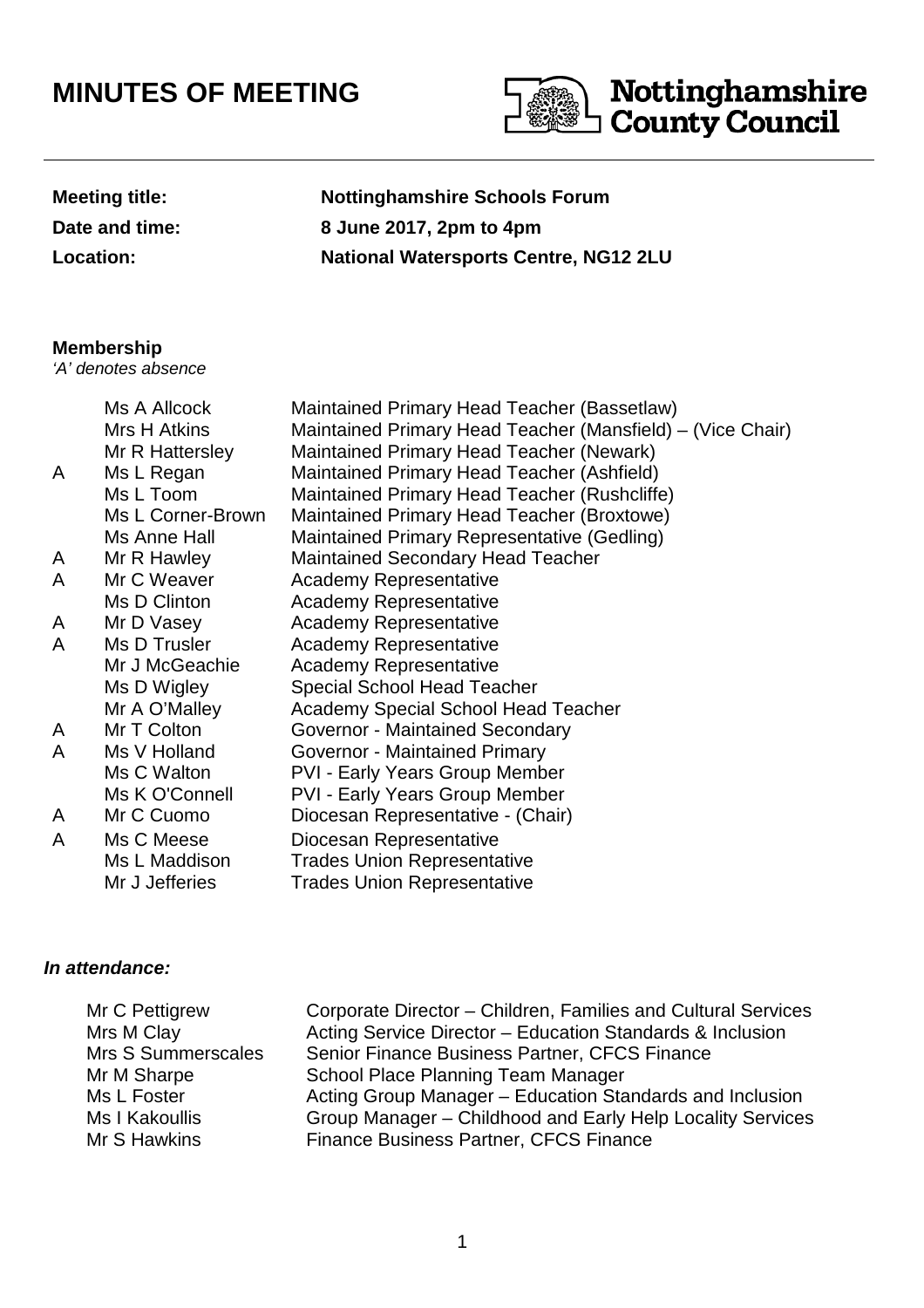| 1. | Welcome                                                                                                                                                                                                                                                               |               |  |
|----|-----------------------------------------------------------------------------------------------------------------------------------------------------------------------------------------------------------------------------------------------------------------------|---------------|--|
|    | Helen Atkins welcomed all members to the meeting.                                                                                                                                                                                                                     |               |  |
| 2. | <b>Apologies for absence</b>                                                                                                                                                                                                                                          |               |  |
|    | Apologies were received from Carlo Cuomo, Ryan Hawley, Craig Weaver, Donna Trusler and<br>Val Holland                                                                                                                                                                 |               |  |
| 3. | Item 3a Minutes from Forum 9 February 2017                                                                                                                                                                                                                            | <b>ACTION</b> |  |
|    | Joe Jefferies pointed out that the accompanying membership list showed three trade<br>union representatives but there should only be two.                                                                                                                             |               |  |
|    | <u>Item 4d – Nottinghamshire's review of arrangements for SEND report</u><br>Adrienne Alcock asked if the SEND review would be on the agenda for the<br>September meeting. - This was confirmed.                                                                      | <b>MC</b>     |  |
|    | Marion Clay told the Forum that expressions of interest in two new Special Free<br>School had not been approved by the RSC.                                                                                                                                           |               |  |
|    | $Item 3a - TETC$<br>Helen Atkins raised concerns over whether level 2 development workers could be<br>accessed by schools who choose not to opt in to the programme of support.                                                                                       |               |  |
|    | Colin Pettigrew stated that he did not believe this to be the case and that discussion<br>should be an official agenda item for a future meeting.                                                                                                                     |               |  |
|    | <u>Item 4e - National Funding Formula transition</u><br>Marion Clay confirmed that NCC would not be writing a letter to parents asking them<br>to put forward their views to the ESFA on the proposed National Funding Formula.                                       |               |  |
|    | Minutes were approved as accurate.                                                                                                                                                                                                                                    |               |  |
| 4. | Item 4a - Central schools block funding 2017/18                                                                                                                                                                                                                       |               |  |
|    | Sue Summerscales presented the report and invited questions and comments.                                                                                                                                                                                             |               |  |
|    | <b>RECOMMENDATION</b>                                                                                                                                                                                                                                                 |               |  |
|    | <b>That the Schools Forum:</b>                                                                                                                                                                                                                                        |               |  |
|    |                                                                                                                                                                                                                                                                       |               |  |
|    | 1) Approve the Authority's application to centrally retain funding within the DSG for<br>the services set out at Appendix A.                                                                                                                                          |               |  |
|    | Abstentions<br>For<br>Against                                                                                                                                                                                                                                         |               |  |
|    | 12<br>1<br>0<br>Item 4b - DSG final accounts report 2016/17                                                                                                                                                                                                           |               |  |
|    |                                                                                                                                                                                                                                                                       |               |  |
|    | Sue Summerscales presented a report and invited questions and comments.                                                                                                                                                                                               |               |  |
|    | Chris Walton requested clarification of the EY sustainability committed from the DSG<br>reserve in 2017/18. Sue explained that this was previously a factor in the Early Years<br>formula but as it is longer an allowable factor a request has been submitted to the |               |  |
|    | Secretary of State to pay the amount form the DSG reserve for 2017/18 only.                                                                                                                                                                                           |               |  |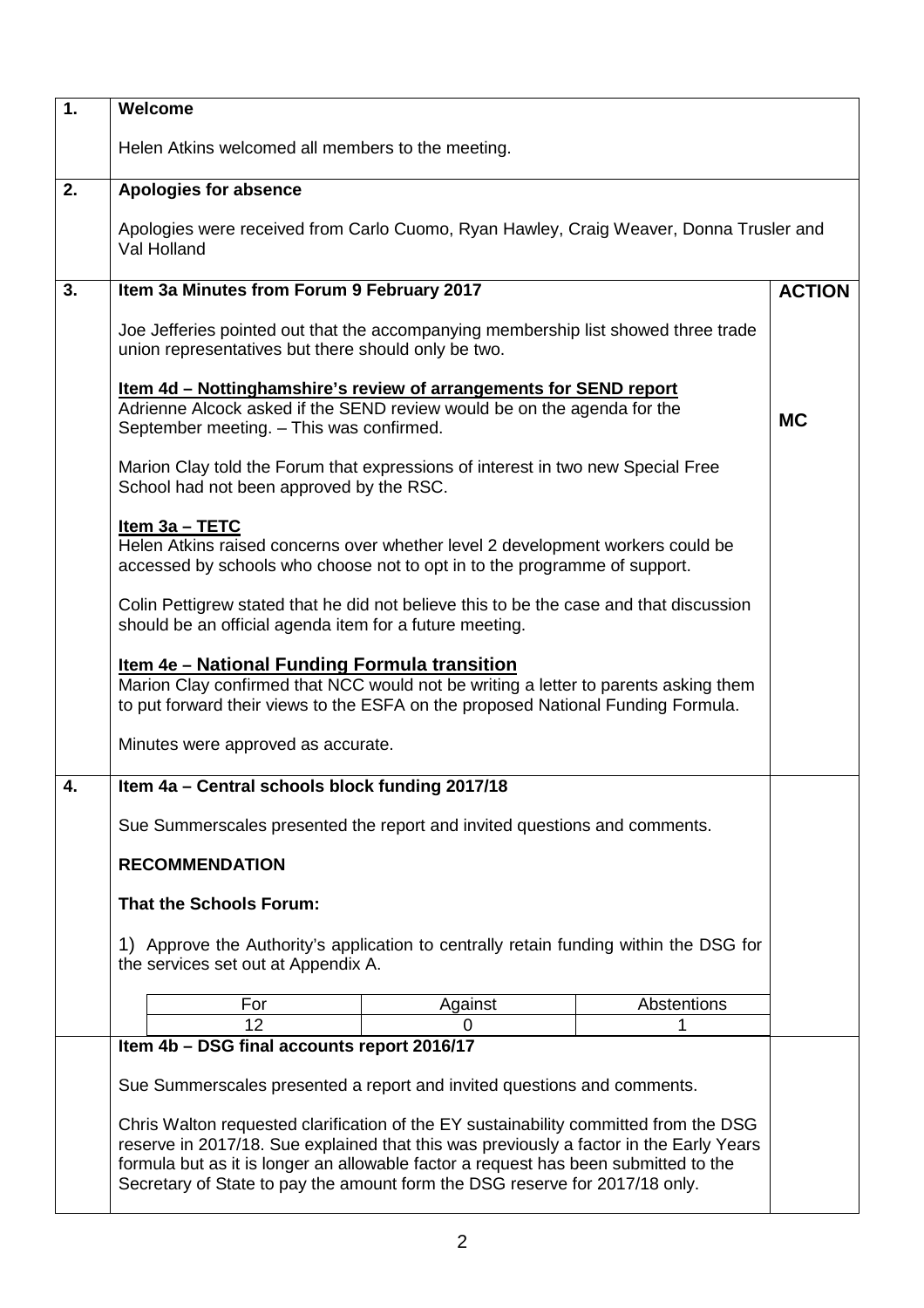| James McGeachie requested further information about the Growth Fund underspend<br>and Carry Forward. Mike Sharp explained that further information will be given as<br>part of agenda item 4g.                                       |                                                       |             |           |
|--------------------------------------------------------------------------------------------------------------------------------------------------------------------------------------------------------------------------------------|-------------------------------------------------------|-------------|-----------|
| <b>RECOMMENDATION</b>                                                                                                                                                                                                                |                                                       |             |           |
| <b>That the Schools Forum:</b>                                                                                                                                                                                                       |                                                       |             |           |
|                                                                                                                                                                                                                                      | 1) Note the contents of the report – report was noted |             |           |
| Item 4c - NCC's use of the DSG high needs block 2017/18                                                                                                                                                                              |                                                       |             |           |
| Marion Clay talked through the high needs block presentation.                                                                                                                                                                        |                                                       |             |           |
| Debbie Clinton and Chris Walton commented on the usefulness of the presentation.                                                                                                                                                     |                                                       |             |           |
| Discussion took place on the reasons behind the high and increasing cost of SEND<br>home to school transport to NCC.                                                                                                                 |                                                       |             |           |
| Dawn Wigley asked for more information on the use of the £9.461 million allocated<br>for expenditure on Independent non maintained schools and alternative provision<br>and whether working with mainstream schools could reduce it. |                                                       |             |           |
| Marion Clay explained that the following alternative provision paper would partially<br>answer these questions and that growth of provision will be discussed at the next<br>meeting in September.                                   |                                                       |             | <b>MC</b> |
| Chris Walton asked for confirmation that no new special schools had been agreed at<br>this time. This was confirmed by Marion.                                                                                                       |                                                       |             |           |
| Item 4d - DSG high needs block pressures 2017/18                                                                                                                                                                                     |                                                       |             |           |
| Marion Clay presented the paper and explained the reasons for the financial<br>pressures being faced by the high needs block in 2017/18.                                                                                             |                                                       |             |           |
| It was suggested that the Schools Forum lobby MPs as using the reserve masks<br>problems and can only be a temporary solution.                                                                                                       |                                                       |             |           |
| <b>RECOMMENDATION/S</b>                                                                                                                                                                                                              |                                                       |             |           |
| <b>That the Schools Forum:</b>                                                                                                                                                                                                       |                                                       |             |           |
| 1. Approves the use of £0.891 million from the accumulated DSG reserve to cover<br>projected budget pressures in 2017/18                                                                                                             |                                                       |             |           |
| Votes for                                                                                                                                                                                                                            | Votes against                                         | Abstentions |           |
| 13<br>Item 4e - Alternative Provision Free Schools                                                                                                                                                                                   | O                                                     | 0           |           |
|                                                                                                                                                                                                                                      |                                                       |             |           |
| Linda Foster presented the paper.                                                                                                                                                                                                    |                                                       |             |           |
| Linda explained that MATs are considering opening AP Free Schools within<br>Nottinghamshire and that NCC will be liable to pay the place and top up funding for<br>the children on their roll.                                       |                                                       |             |           |
| In instances where a school has placed a child in an AP Free School the placing school<br>will be liable to pay the place and top up funding.                                                                                        |                                                       |             |           |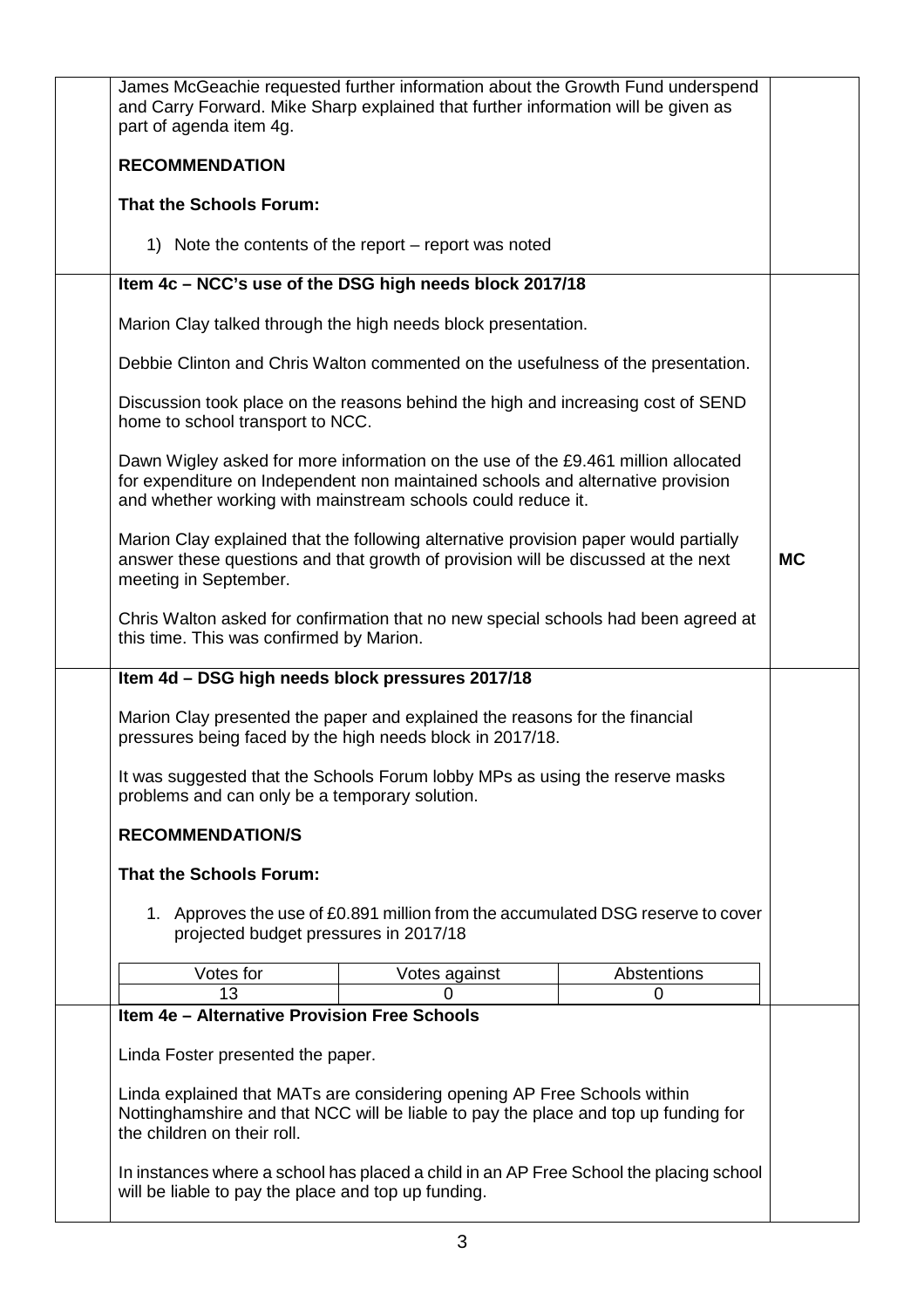| A paper will be brought to the next Schools Forum to summarise a piece of work that<br>will be carried out by NCC officers on the cost of provision within Nottinghamshire. |               |             | LF |
|-----------------------------------------------------------------------------------------------------------------------------------------------------------------------------|---------------|-------------|----|
| Helen Atkins commented on the importance of monitoring the opening of AP Free<br>Schools and any additional pressure they put on the High Needs Block.                      |               |             |    |
| Ly Toom asked if there was a cap on the amount that an AP Free School could charge<br>NCC? It was confirmed that there is not.                                              |               |             |    |
| Dick Vasey commented that it may be difficult to engage MATS in this piece of work.                                                                                         |               |             |    |
| <b>RECOMMENDATION/S</b>                                                                                                                                                     |               |             |    |
| <b>That the Schools Forum:</b>                                                                                                                                              |               |             |    |
| 1. Feedback to local area Head teachers and encourage them to engage in the<br>data gathering and verifying activity. - This was agreed.                                    |               |             |    |
| <b>Item 4f - Heads Count</b>                                                                                                                                                |               |             |    |
| Adrienne Alcock presented the paper and clarified the work of the organisation.                                                                                             |               |             |    |
| <b>RECOMMENDATION/S</b>                                                                                                                                                     |               |             |    |
| <b>That the Schools Forum:</b>                                                                                                                                              |               |             |    |
| 1. Note the contents of the report – report was noted.<br>2. Agree to make an allocation to Heads Count of £37,950 in 2017/18 from the<br>DSG reserve.                      |               |             |    |
| Votes for                                                                                                                                                                   | Votes against | Abstentions |    |
| 13                                                                                                                                                                          | 0             | 0           |    |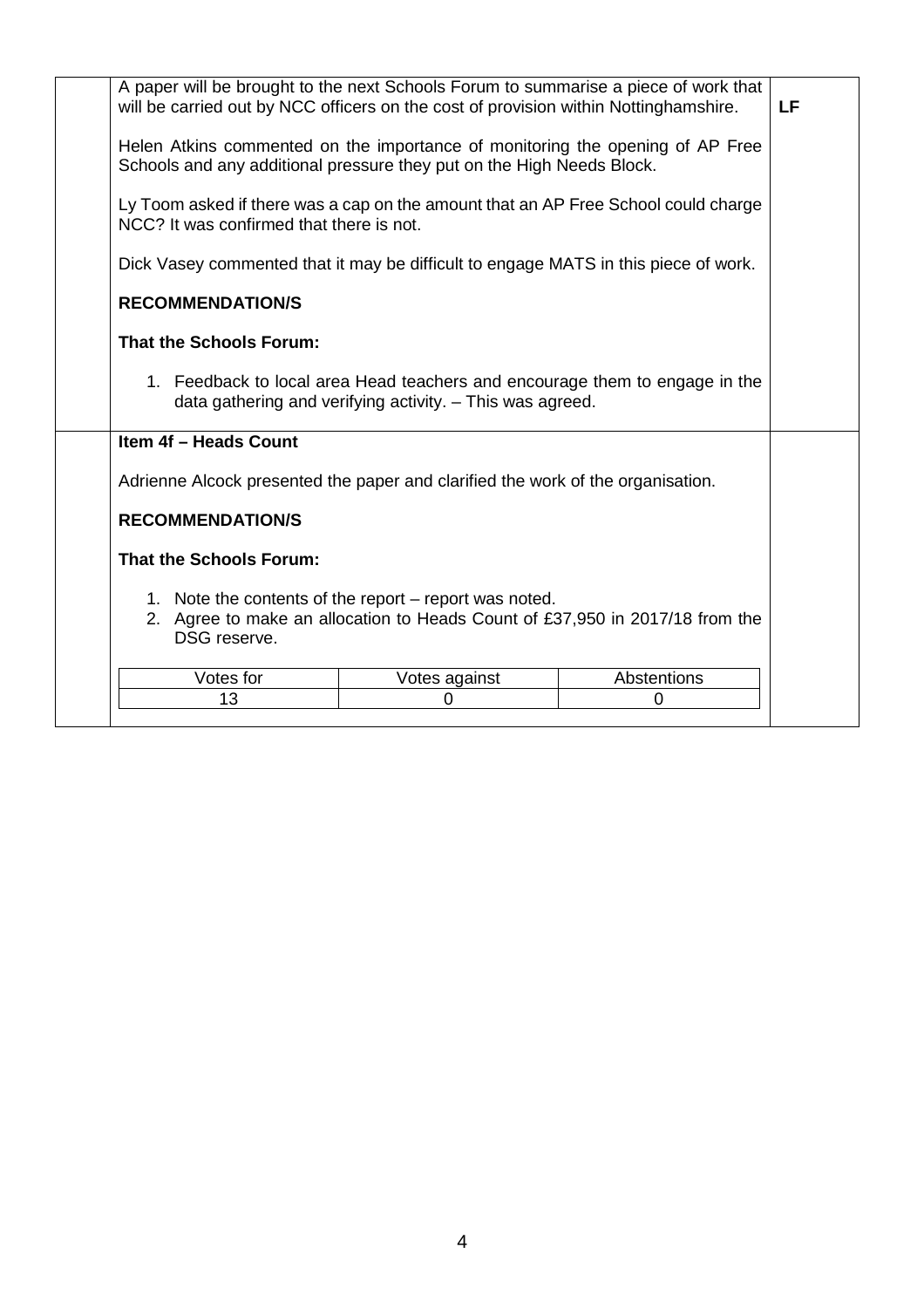## **Item 4g – Report on the distribution of the Pupil Growth fund (staffing and nonstaffing) for 2017/18**

Mike Sharpe introduced the paper and explained the rationale behind the allocations from the fund for 2017/18.

Adrienne Alcock asked what the cut off point for a school to receive an allocation from the fund was. Mike confirmed that it was currently for Infants (key stage 1) and that School Forum would have the chance to vote on extending this to support key stage 2 for ½ form entry expansions.

Ly Toom suggested that this would be unfair on schools who would have been eligible in previous years.

## **RECOMMENDATION/S**

### **That the Schools Forum:**

- 1. Notes the content of the report and agrees the allocations made from the growth fund arising from previously agreed criteria – report was noted.
- 2. Continues to monitor the use of this fund throughout 2017-18, & considers the level of funding & criteria for future years, in light of any in-year allocations.
- 3. Agrees the indicative  $3<sup>rd</sup>$  term funding for the £111,728 schools requiring 3 term support. – Already agreed.
- 4. Agrees to extend pupil growth fund support into Key stage 2 for ½ form entry expansions. These allocations to be made in NCY 3 and NCY 5 (4th and  $6<sup>th</sup>$ ) year after expansion).

| √otes for | Votes against | Abstentions |
|-----------|---------------|-------------|
|           |               |             |

### 5. Agrees retrospective funding of previously unreported schools

| √otes for | Votes against | Abstentions |
|-----------|---------------|-------------|
|           |               |             |

### 6. Agrees funding of 2017/18 basic need allocations

| Votes for                                      | Votes against                                                                                                                                     | Abstentions |
|------------------------------------------------|---------------------------------------------------------------------------------------------------------------------------------------------------|-------------|
| 12                                             |                                                                                                                                                   |             |
|                                                | Item 4h - Pupil Growth Fund - Enhanced Key Stage And New Schools                                                                                  |             |
|                                                | Mike Sharpe introduced the paper and explained that all information in the report had<br>been covered in the report and discussion during item g. |             |
| funding in the near future,                    | Mike drew attention to point 16 as there is likely to be a school requiring 'start up'                                                            |             |
| <b>RECOMMENDATION/S</b>                        |                                                                                                                                                   |             |
| That the Schools Forum:                        |                                                                                                                                                   |             |
| 1) Consider the report – report was considered |                                                                                                                                                   |             |
| on as agenda item 4g                           | 2) Agree the level of Growth Fund Support for $\frac{1}{2}$ FE expanded schools – voted                                                           |             |
|                                                | 3) Agree the level of Growth Fund support for new schools                                                                                         |             |
| <i>Notos</i> for                               | <i><u>Motos against</u></i>                                                                                                                       | Abetantione |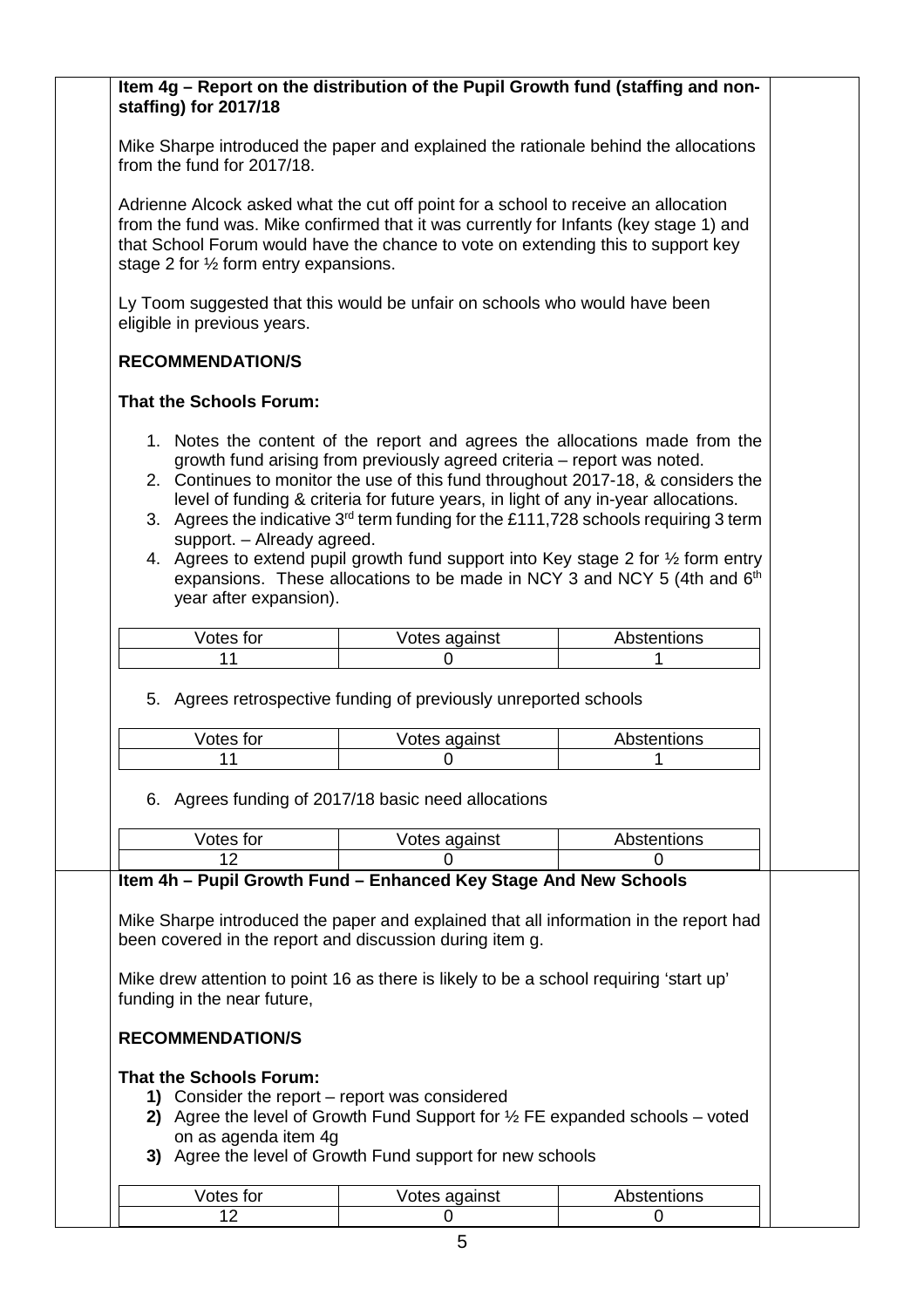|                                                                                                                                                                                                                                                                                                                                                                                                                                                                                                                                                                                                                                 | Item 4i - Nottinghamshire Early Years Agreement 2017-18                                                                                                                                                                                                                                                        |             |
|---------------------------------------------------------------------------------------------------------------------------------------------------------------------------------------------------------------------------------------------------------------------------------------------------------------------------------------------------------------------------------------------------------------------------------------------------------------------------------------------------------------------------------------------------------------------------------------------------------------------------------|----------------------------------------------------------------------------------------------------------------------------------------------------------------------------------------------------------------------------------------------------------------------------------------------------------------|-------------|
| Irene Kakoullis presented the report and explained it had been written as per a<br>national EFA directive.                                                                                                                                                                                                                                                                                                                                                                                                                                                                                                                      |                                                                                                                                                                                                                                                                                                                |             |
| Irene explained that NCC had been audited in 2016/17 and it had been noted that<br>decision making and value for money checking were not monitored stringently<br>enough.                                                                                                                                                                                                                                                                                                                                                                                                                                                       |                                                                                                                                                                                                                                                                                                                |             |
| Irene asked that the attached Provider agreement be signed by all providers from<br>2017/18 onwards.                                                                                                                                                                                                                                                                                                                                                                                                                                                                                                                            |                                                                                                                                                                                                                                                                                                                |             |
| Karen O'Connell commented that PVIs were aware of the agreement and had<br>always signed it.                                                                                                                                                                                                                                                                                                                                                                                                                                                                                                                                    |                                                                                                                                                                                                                                                                                                                |             |
| <b>RECOMMENDATION/S</b>                                                                                                                                                                                                                                                                                                                                                                                                                                                                                                                                                                                                         |                                                                                                                                                                                                                                                                                                                |             |
| <b>That the Schools Forum:</b>                                                                                                                                                                                                                                                                                                                                                                                                                                                                                                                                                                                                  |                                                                                                                                                                                                                                                                                                                |             |
| Note the contents of the report and endorse plans for school compliance with<br>Nottinghamshire's Early Years Funding Agreement.                                                                                                                                                                                                                                                                                                                                                                                                                                                                                                |                                                                                                                                                                                                                                                                                                                |             |
| Votes for                                                                                                                                                                                                                                                                                                                                                                                                                                                                                                                                                                                                                       | Votes against                                                                                                                                                                                                                                                                                                  | Abstentions |
| 12                                                                                                                                                                                                                                                                                                                                                                                                                                                                                                                                                                                                                              | 0                                                                                                                                                                                                                                                                                                              | 0           |
|                                                                                                                                                                                                                                                                                                                                                                                                                                                                                                                                                                                                                                 |                                                                                                                                                                                                                                                                                                                |             |
|                                                                                                                                                                                                                                                                                                                                                                                                                                                                                                                                                                                                                                 | 1) Notes the content of the report. - Report was noted<br>2) Agrees to the membership as set out in paragraph 4 of the report.                                                                                                                                                                                 |             |
| Votes for                                                                                                                                                                                                                                                                                                                                                                                                                                                                                                                                                                                                                       | Votes against                                                                                                                                                                                                                                                                                                  | Abstentions |
| 12                                                                                                                                                                                                                                                                                                                                                                                                                                                                                                                                                                                                                              | 0                                                                                                                                                                                                                                                                                                              | 0           |
| will organise themselves in the future.                                                                                                                                                                                                                                                                                                                                                                                                                                                                                                                                                                                         | 3) Considers a method by which to reduce the number of maintained primary<br>members by one. - It was advised that two of the primary representatives<br>would be leaving the Forum in September due to academisation. Further<br>discussion is required at Trust Boards to decide how primary representatives |             |
|                                                                                                                                                                                                                                                                                                                                                                                                                                                                                                                                                                                                                                 |                                                                                                                                                                                                                                                                                                                |             |
| SS Response: Issued with the minutes is a document which details the type of<br>member who can represent specific school groups. For maintained schools this can<br>be a Headteacher or their representative (ESFA advice is a senior member of<br>staff/member of the school's leadership team) and governors. For academies this<br>can be any type of member and ESFA advice is someone in a senior position.<br><b>RECOMMENDATION</b><br><b>That the Schools Forum:</b><br><b>Any Other Business</b><br>Anne Hall requested discussion on the formula used to allocate the AFN and FNF<br>budget at a future Forum Meeting. |                                                                                                                                                                                                                                                                                                                |             |